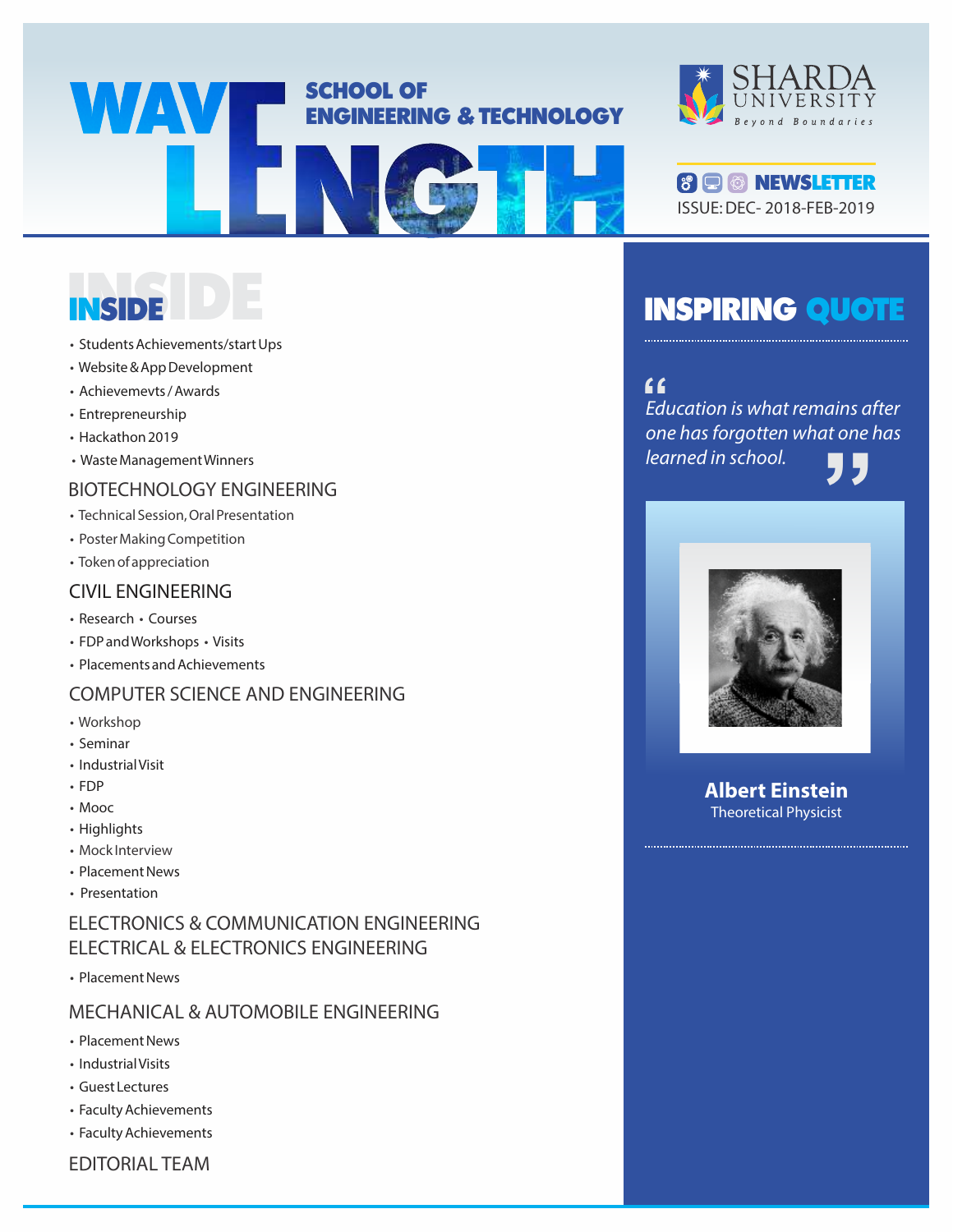





## FROM DEAN'S DESK

The best way to predict **the future is to create it. f**<br>The b<br>**crea** vay to predict<br>J

### **Dear Readers,**

It is always good to know the success stories from people around us to keep us motivated on our path of success. SET has seen quite a few achievers who can bring cheer to Sharda university family and set milestones for others to achieve. Hence, here I am feeling immense pleasure in sharing with you the information of various student's activities and faculty achievements of SET for the period of December 2018-February 2019. Main highlight of this period are entrepreneurship, placements, and skills. Advanced technology changes the way we work and the skills we need, but it also boosts productivity and creates new jobs. One of our students Mr. Jithin Palepu, studying in Electronics and Communication Engineering, 2nd year, has established a private company called 'MECHAGEN Robotics Pvt Ltd'. The motive of the company is to provide customized prosthetics to the needy people, R&D Training in the field of AI and Robotics

As once said by Steve Jobs: "Your work is going to fill a large part of your life, and the only way to be truly satisfied is to do what you believe is great work. And the only way to do great work is to love what you do". Final year students from B.Tech. Computer Science Engineering, Mr. Rohit and Mr. Vishwajeet are working on a web application project named as "onlineao.com" which is an online business dictionary. This project is in collaboration with Larch Soft Pvt Ltd. Their work comprises of web designing &development, Android application development, SEO, SEM, e-Commerce Solution. I appreciate their efforts and wish the team good luck with their endeavors.

"A winner is someone who recognizes his God-given talents, works his tail off to develop them into skills, and uses these skills to accomplish his goals". True on this notation, one of our First year B.Tech. students, Mr. Aditya Singh and team (of Computer Science engineering department) have developed an App named CODEY. Codey currently has more than 500 hot coding problems with its own compiler.

I am happy to share that Mr. Sumit Kumar Singh (of batch 2010-2014, B.Tech. Biotechnology) has started his company named Diosiv Foods Pvt. Ltd, Ghaziabad. Another success story is of Mr. Kargesh Kumar (B.Tech. Biotechnology), who has started a firm named Prominent Scientific, dealing in analytical chemicals and molecular biology products and offering services to the Scientists across the country. I wish these entrepreneurs success in their enterprise.

SET believes that "Engineering or technology is all about using the power of science to make life better for people, to reduce cost, to improve comfort and to improve productivity"; to spread this message and work for society and themselves, many of our final year students have got placed in reputed MNCs like Travel Boutique, Kelly Services, United Health Group and BYJUS Pvt. Ltd. and many more. SET family wishes them a great career ahead.

**Dr. Parmanand,** Dean, School of Engineering & Technology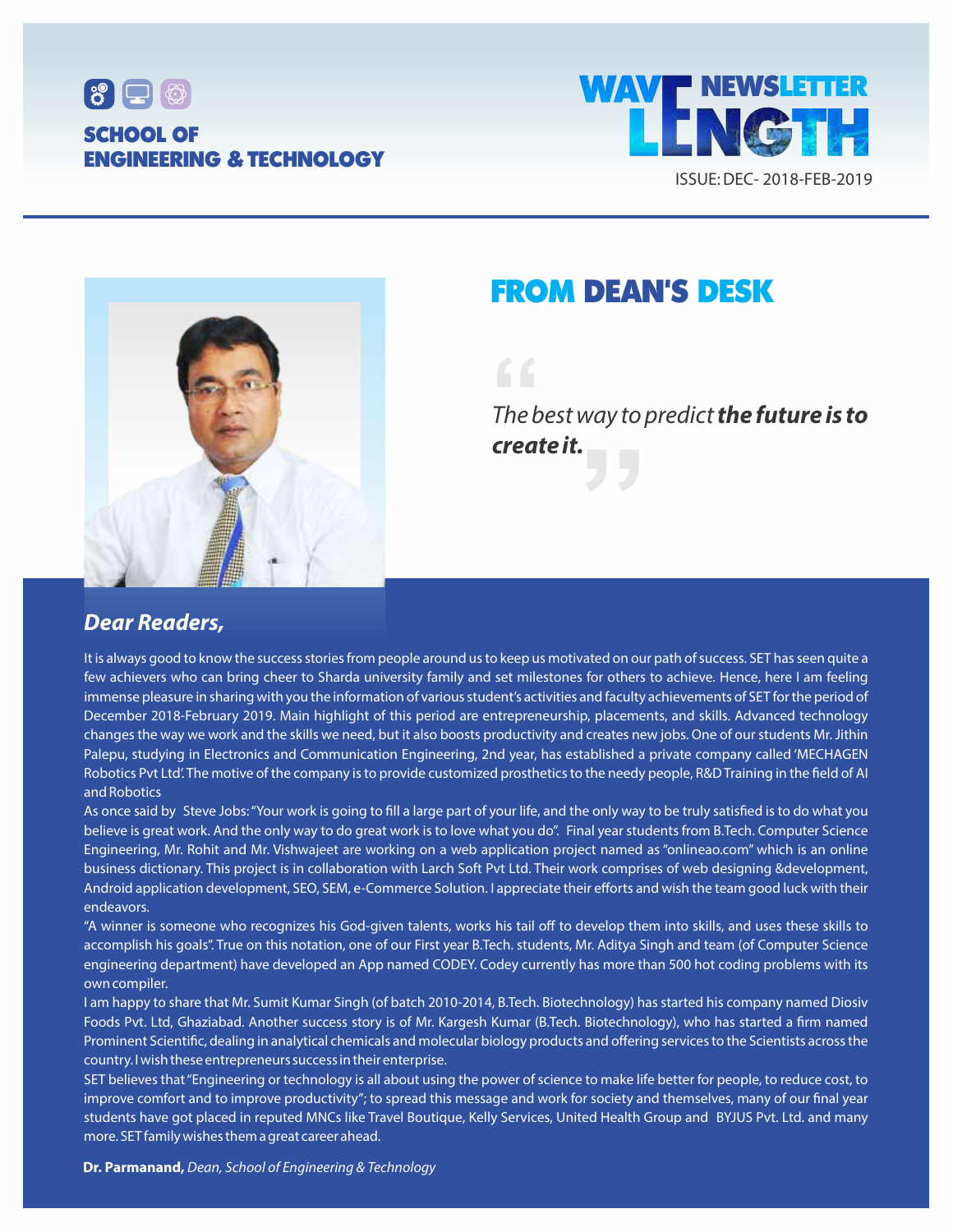



## **SCHOOLS OF ENGINEERING & TECHNOLOGY**



### **STUDENTS ACHIEVEMENTS/START UPS**

• First year B.Tech. students Aditya Singh & team, of Computer Science Engineering Department School of Engineering and Technology have developed an App named CODEY. Team members are mentioned below:

Codey currently has more than 500 hot coding problems with its own compiler. It has 60+ absolutely free tutorials. Java, Python, C, javascript & many more languages that are required in today's market.

It has it own compute engine where you can make your own repository and organizes its custom hackathons to brush up your brain and public chat rooms for specific problems in programming languages.



**Aditya Singh,** Developer

**Siddharth Mishra,** Content Creator

**Shubham Jain,** Content Creator

**Sandeep Dogra,** Tester

**Anubhav Awasthi,** Promotion



**Play Store Link:** https://play.google.com/store/apps/details?id=aadi.com.firebase2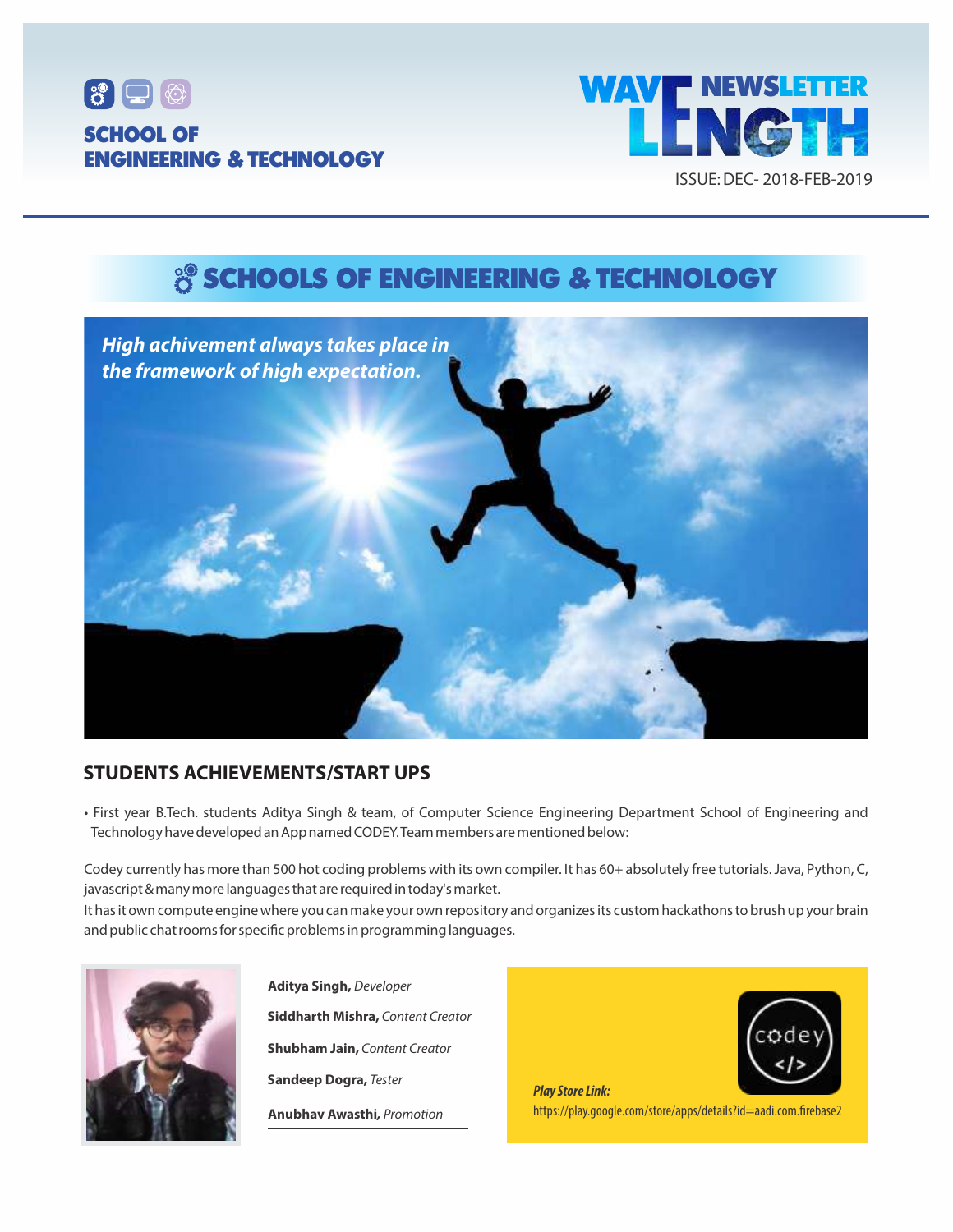



### **WEBSITE & APP DEVELOPMENT**

• Final year B.tech. students **Mr. Akshay & Mr. Ramashankar Kumar** of Computer Science Engineering department, School of Engineering and Technology had completed summer internship starting June 4th, 2018, with Indoma Industries pvt ltd, Greater noida, in the field of Android App development.

**Mr. Akshay**worked on customization and implementation of new features in Hisab app (already available on google playstore) and published its new verison on google playstore . **Mr. Ramashankar** developed their whole Website which is currently up and running successfully.



**Play Store Link:** https://play.google.com/store/apps/details?id=aadi.com.firebase2





- **Mr. Jithin Palepu** studying in ECE 2nd year, SET has established a private company called 'MECHAGEN Robotics Pvt Ltd'. The motive of the company is to provide customized prosthetics to the people, R&D Training in the field of AI and Robotics and bringing the related products/resource on the same platform.
- Second year B.Tech. students **Mr. Palepu Jithin** Kumar and **Mr. Rishabh Kumar** of Electronics Communication Engineering Department School of Engineering and Technology have short-listed and won the final in the Melting pot 2020 innovation summit & achieved Young Innovator award 2019 plus funding opportunities from various national and international companies. They have represented Mechagen Robotics Pvt ltd, Sharda University, DIIF, in the summit. The innovation is in the field of brain controlled assistive devices.

### **ACHIEVEMEVTS / AWARDS**

Final year B.Tech. students **Rohit** and **Vishwajeet**, of Computer Science Engineering Department School of Engineering and Technology are working on project name as onlineao.com which is web application i.e a online business dictionary. This project is in collaboration with Larch Soft Pvt Ltd. Their work is Web Designing and Development, Android Application Development, SEO, SEM, E-Commerce Solution.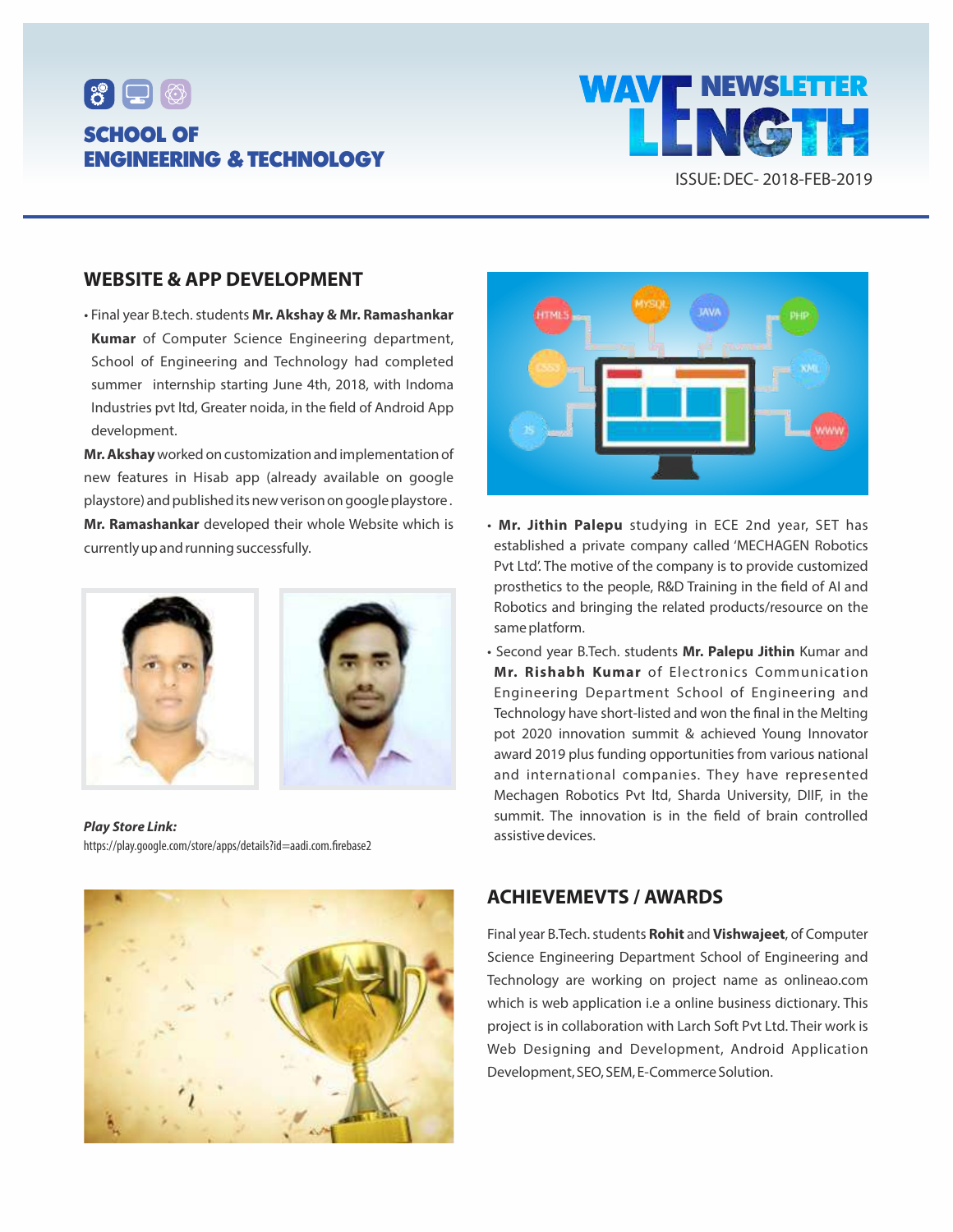





### **STARTUPS**

B.Tech. students **Mr. Sumit Kumar Singh** (Batch 2010-2014),of Biotechnology Engineering Department School of Engineering and Technology had started his company name Diosiv Foods Pvt. Ltd, Ghziabad.

### **ENTREPRENEURSHIP**

- B.Tech. students **Mr. Kargesh Kumar**, of Biotechnology Engineering Department School of Engineering and Technology, has started a Firm Prominent Scientific, Co dealing in Analytical Chemicals and molecular biology products and services serving Scientists across the country
- Final year student **Mr. Mohit Srivatava** of Civil Engineering department, School of Engineering and Technology has been offered an admission in MS Wood Science and Engg program at the Oregon State University in US with full funding. The program is ranked no. 1 in US.
- Third year student (IBM) **Mr. Faizan Akhtar** of Computer Science Engineering department, School of Engineering and Technology has been appointed as Google Developer Student Club Lead (DSC-lead) for Sharda University on 25th January, 2019 for the session 2019-2020. He will be getting training from Google Developers and Trainers and will create a Developer community in Sharda University.

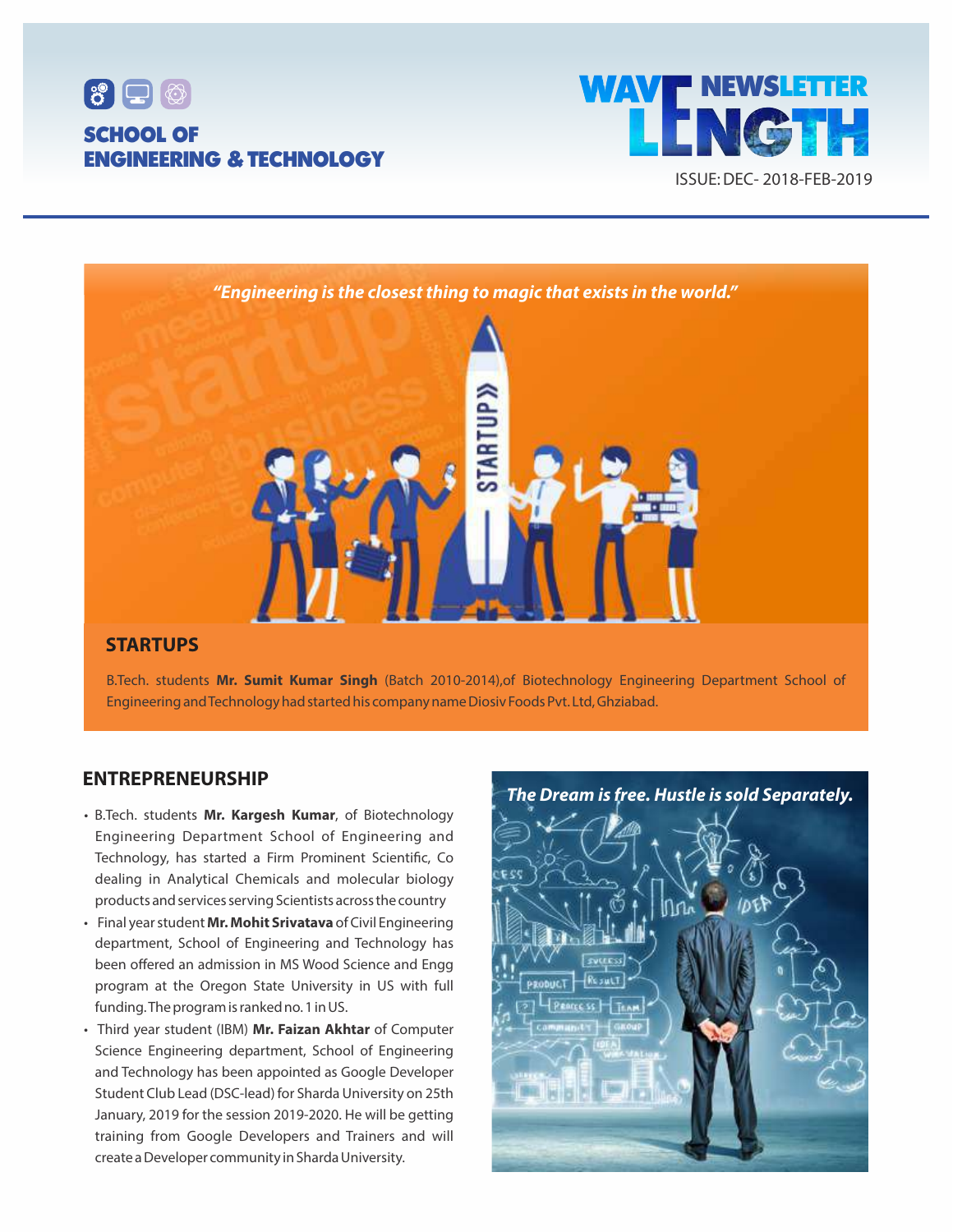



### **HACKATHON 2019**

As part of the Winter Carnival, commemorating the 28th Foundation Anniversary of the GNIDA, Sharda University in association with GNIDA, organized a 24-hour long hackathon titled "Technovation Hackathon" on Jan 26th-27th, 2019. This event brought together almost 400 students from over 30 educational institutions from Delhi-NCR and other parts of the country. The participants worked in small groups of 3-5 students, to solve any thematic problem from any one of the 4 major themes of the event: Waste Management, Security & Surveillance, Smart Transportation & Traffic Management, and Energy Efficiency & Green Energy. Prizes worth 3 lakh were awarded to the winners including the top prize of Rs. 50,000/-.CEO-GNIDA Shri Narender Bhoosan presided the awards ceremony, accompanied by the Chancellor- Shri. P. K. Gupta & Pro-Chancellor- Shri. Y. K. Gupta of Sharda University. All the dignitaries were all praises for the efforts put together by the participants and more details of several of these ideas have been requested by the GNIDA for potential implementation. The organizing team of the event constituted the Heads of engineering dept., headed by the Dean-SET, & ably supported by faculty, staff & students of SET.

### **WASTE MANAGEMENT WINNERS**

#### First Winner

Team No. 151/Fruit Filter of Sharda University (30000/- Rs.)

• PareshRawat, (Collected Cheque on behalf of team) • VaishnawiWats • AlviraFaitma • Somya Singh

### Second Winner

Team No. 142/Tech Driver of Dronacharya Group of Institution (20000/- Rs.)

• DevidNegi, (Collected Cheque on behalf of team) • Chandini

#### Third Winner

Team No. 03/TheRecylo of Sharda University (10000/- Rs.)

• NehaKandpal, (Collected Cheque on behalf of team) • Ritu Rani • ArifSattar • GeetanjaliAnand • Waish Karan • Vartika Jain





## $\frac{1}{2} \left( \frac{1}{2} \right) \left( \frac{1}{2} \right) \left( \frac{1}{2} \right) \left( \frac{1}{2} \right) \left( \frac{1}{2} \right) \left( \frac{1}{2} \right) \left( \frac{1}{2} \right) \left( \frac{1}{2} \right) \left( \frac{1}{2} \right) \left( \frac{1}{2} \right) \left( \frac{1}{2} \right) \left( \frac{1}{2} \right) \left( \frac{1}{2} \right) \left( \frac{1}{2} \right) \left( \frac{1}{2} \right) \left( \frac{1}{2} \right) \left( \frac$

जानेश विश्वविद्या andrian the door of clients wh der den uftram in alfab ally you with also fourfield are क्रमण गए विभिन्न मौक्रम्मा का निरीधान किया। उनते कार्यक्रम भी ग्रेटर नौएंडा प्रामिकारण के स्थापना दिवस को ही<br>किस्सा साथ कहा दें कि प्रामिकारण के स्थापना दिवस कार्यक्रम में भारदा चिनि के विद्यापियों ने प्रमुखता से भाग लेकर तमस्य स्वीस्फुर्तिष्ठाः अवर्णक्रम् प्रस्तुत् किन्द्र। पेस्ट का अरबीजन टेक्सीवजन डेवावॉन व शारदा विश्वविद्यालय के तत्पाचन में अमेरिता किया (जिसमें 150 टीमों के लगभग पांच सी से ऑस्ट्रेड प्रतिप्रतियों ने भाष लिया। ams at forest



प्लान का मानना रहे। इस दौरान - इस अवसर पर प्राप्तकारम के दलों में<br>के कहा अथवन, सुरक्षा तथा निवरानी - केके गुला, सारदा चित्रि से काफि वृत्ता,<br>स्मार्ट प्रशिवार- टैफिक प्रवधन, ऊर्जा - इंसि हो, मरकांद, से, पेके लिश मर्मन द्यात व प्रेम ऊर्ज जैसे जातीत विक्रमें

अन्य लोग में तुर रहे।

प्रवेधक ने दोनों परियोजनाओं का किया निरीक्षण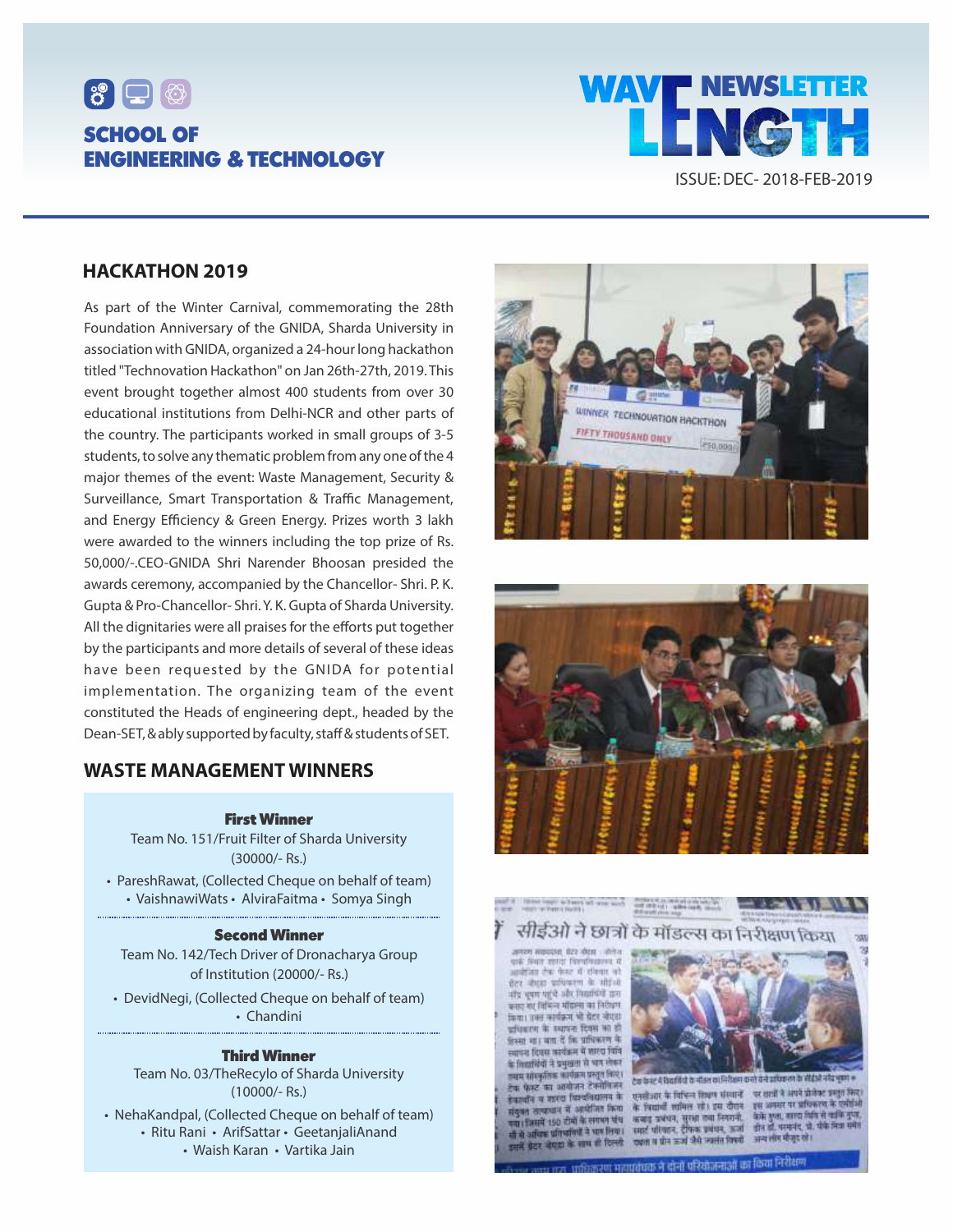



## **READDREGHABIOGY ENGINEERING**



with Manyavar Kanshiram Govt. Degree College, Ghaziabad

Pandit Deen Dayal Upadhyay Manch, in association with Manyavar Kanshiram Govt. Degree College, Ghaziabad organized a one day National Seminar on Plastic Waste Free India on January 29, 2019. Students of Biotechnology(SET), Sharda University, Greater Noida participated and won prizes in following categories:-

• Technical Session, Oral Presentation

**I Prize:** Ankit Khugshal & Raksha Anand (Oral Presentation)

**II Prize:**Akshay Kr. Arya,, Hamza Nizamuddin, Aparna Srivastava Rajat Kr. Jha, , Ankit Kumar, Rameez J. Khan, Poster presentation **III Prize:**Ankita Singh (Oral Presentation)

• Poster Making Competition

**I Prize:** Sovik Chaudhary, Shraddha Sahu, Nancy Gupta, Shubham Srivastava

Dr. Saurabh Kr. Jha (Assistant Professor)

Dr. Pankaj Taneja (Associate Professor) Department of Biotechnology (SET), Sharda University.

The Chairperson, Shri Vinod Sharma (National President of Deen Dayal Smiriti Manch) praised the performance of students. The event was coordinated by esteemed leadership of Prof. Parma Nand (Dean, School of Engineering & Technology, Sharda University) & Coordinated by Dr. Pankaj Taneja (Associate Professor) & Dr. Saurabh Kr. Jha (Assistant Professor) Department of Biotechnology (SET), Sharda University.

• Technovation Hackathon Greater Noida

**I Prize in Waste Management:** Pravesh Kumar, Sonali Sharma, TushitaBishnoi, Vaishnawi, Alvira Fatima, Somya Singh(Cash Prize - 30000/-)

• Token of appreciation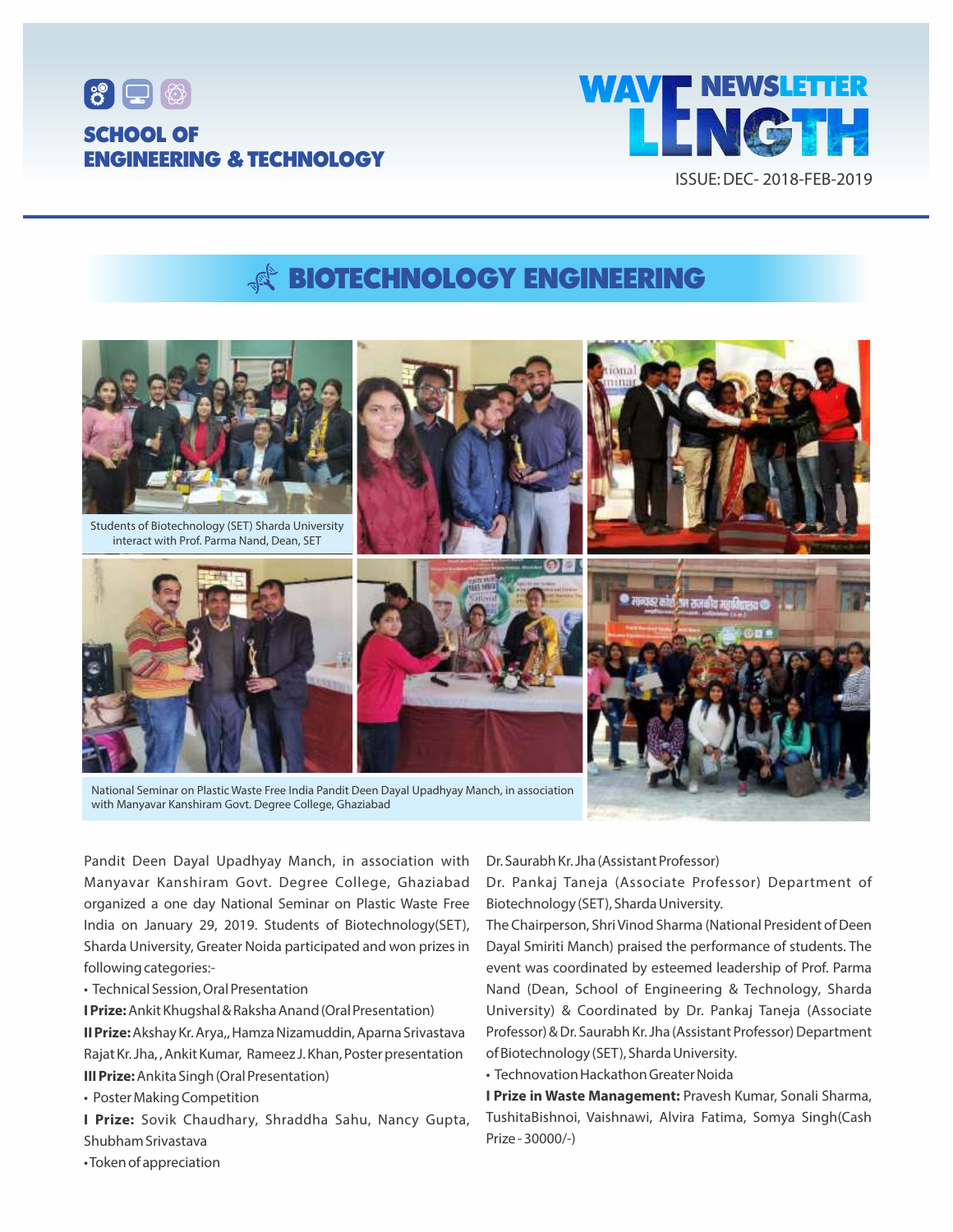



## **A** CIVIL ENGINEERING

### **RESEARCH**

- Nishant Kumar (Assistant Professor C.E.) & Sunil Saharan (Assistant Professor C.E.) has published a paper on "Time History Analysis of Underground Tunnel", International Journal of Technical Innovation in Modern Engineering & Science (UGC Approved), Vol. 04 Issue 11, ISSN: 2455-2585.
- Megha Gupta (Assistant Professor C.E.) has filed a patent on "A High strength concrete composition".
- Nishant Kumar (Assistant Professor C.E.) & Sunil Saharan (Assistant Professor C.E.) has filed a patent on "Corrosion inhibiting composition and method of inhibiting corrosion of a metallic reinforcement in a concrete structure".

### **COURSES**

• Chhavi Gupta (Assistant Professor C.E.) has completed a NPTEL Mooc course of 12 weeks on "Design of Reinforced Concrete Structures"conducted by I.I.T. Kharagpur in July to October, 2018.

### **FDP AND WORKSHOPS**

- Chhavi Gupta (Assistant Professor C.E.) attended one day FDP on "how to plan, Write and submit project proposal" offered by Dr. S. K. Soam, Principal Scientist , ICAR-NAARM, Hyderabad in Sharda University.
- Afreen (Assistant Professor C.E.) attended International seminar on "Application of reliability and risk analysis to Civil Engineering and beyond"in Jamia Millia Islamia University on 23rd January 2019.
- Dr. Gaurav Saini (Associate Prof. C.E.) & Sunil Kumar (Assistant Prof. C.E.) organized one day workshop on "3D Printing". Speaker for the event was Mr. Sonu Kumar (Business Manager, APTRON Solutions Pvt Ltd). This workshop was organized for B.Tech. Civil Engineering students on 1st February, 2019. The main motto of this workshop was to make students aware about this new technique and a visual model was created to enhance the learning experience of B.Tech. students in 3D Printing.



• A one-day seminar on Self-Defense for female students was organized by Women Security Empowerment cell of UP Police on 25th January 2019. The convener of the event was Prof Dr. Parmanand and Dr. Gaurav Saini was co-convener. Ms Aparna Rajawat (Motivational Speaker and Martial Arts Champion) was the speaker of this event. The event was aimed at providing the Self-defense training to female students. A one-day seminar, followed by optional training was organized by UP Police and Pink Belt Mission for the same. Senior officials of UP Police and Pink Belt Mission addressed the students. Few demo sessions were also held by Aparna Rajawat.

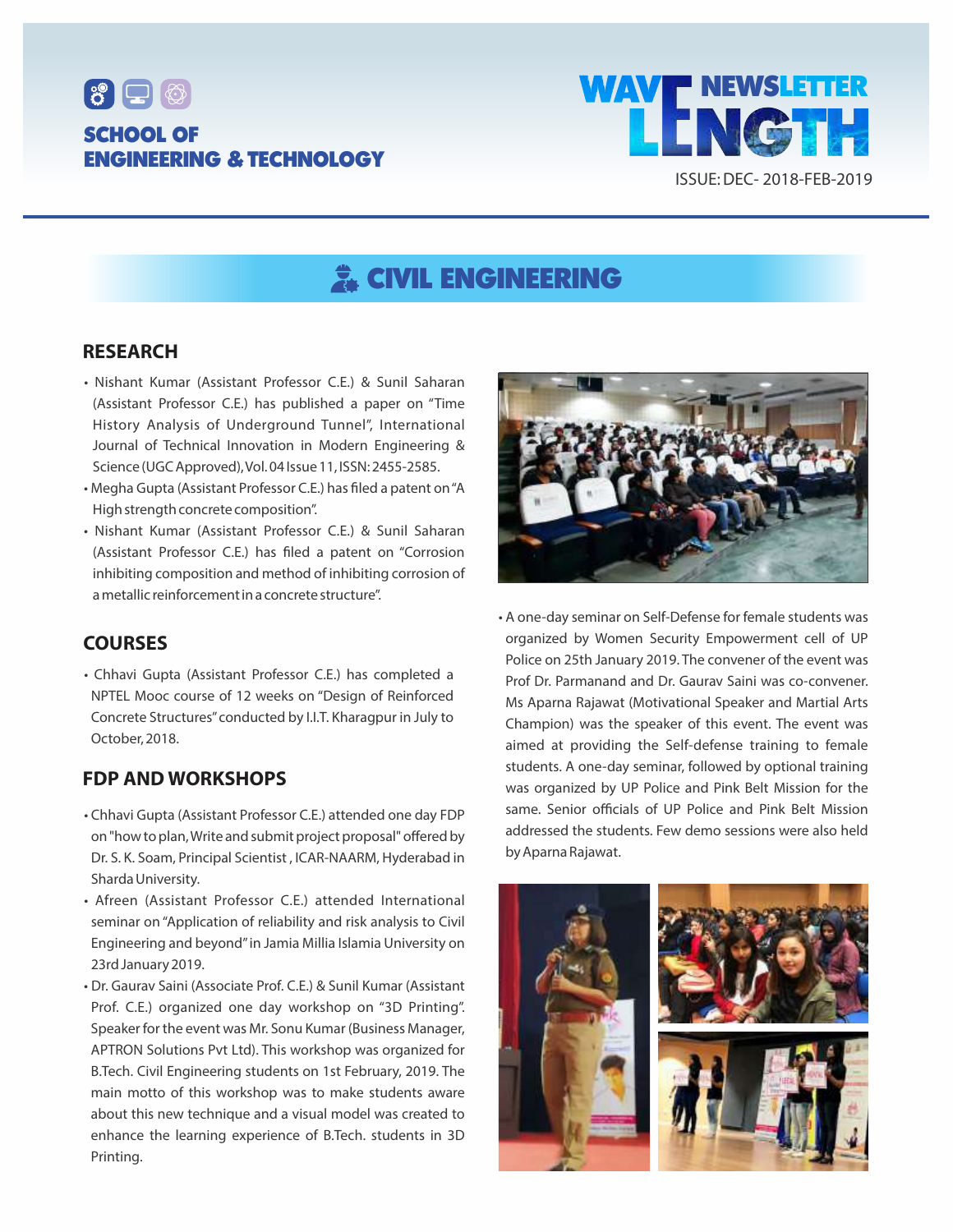



• A national level quiz competition 'CHIMERAX' is organised in Sharda University in association with civil services club on 8th February 2019 in which 97 students has participated from which one team of two students is finally selected for the final round which will be held in Bhopal. The photos of the event are attached herewith.



### **VISITS**

• One day educational trip was organized for the 5th semester students of B.Tech Civil Engineering, Sharda University on 4th , 5th and 7th February 2019. The students were taken at site in Groups of 4. The visit was to a construction site in Block 4, Sharda University. Dr. Gaurav Saini (Associate Prof. C.E.) was the convener the visit whereas Mr. Nishant Kumar, Ms. Megha Gupta, Mr. Shamshad Alam, Mr. Pallav (Assistant Professor, C.E.) were the coordinators for different groups of students. The objectives of the event were to learn about the reinforcement detailing of structures, to see the various types of formwork used, to study the construction drawing and to learn about the Construction practices used at site.



• One day educational trip was organized for the 1st semester students of M.Tech. Structural Engineering, Sharda University on 8th February, 2019. The visit was to a construction site in Block 4, Sharda University. Mr. Nishant Kumar, Ms. Megha Gupta, Mr. Sunil Saharan (Assistant Professor, C.E.) were the coordinators for the visit. The objectives of the event were to learn about the reinforcement detailing of structures, to see the various types of form work used, to study the construction drawing & to learn about the Construction practices used at site.



### **PLACEMENTS AND ACHIEVEMENTS**

- Mohit Gupta, Raghwinder, Anamul Haque, Tarun Sharma and Kamran students of B. Tech. Civil Engineering 4th year got placed in OYO Rooms as Project Lead.
- Himanshu Kumar, Gaurav Singh, Bongham students of B. Tech. Civil Engineering 4th year has been selected in Isometric Design Services.
- Prateek Jain, a student of B. Tech. 4th year (Civil Engineering) scored 97.58% in CAT18.
- Anurag Chopra, a student of B.Tech. 4th year (Civil Engineering) qualified entrance exam and got selected in NICMAR, Pune.
- Tshewang Penjor, Mohammad Tahfeem Wani and Furqan Ali participated in Ranbhoomi'19 (Annual Sports Fest of IIM Indore) and received 1st position in the event of Football.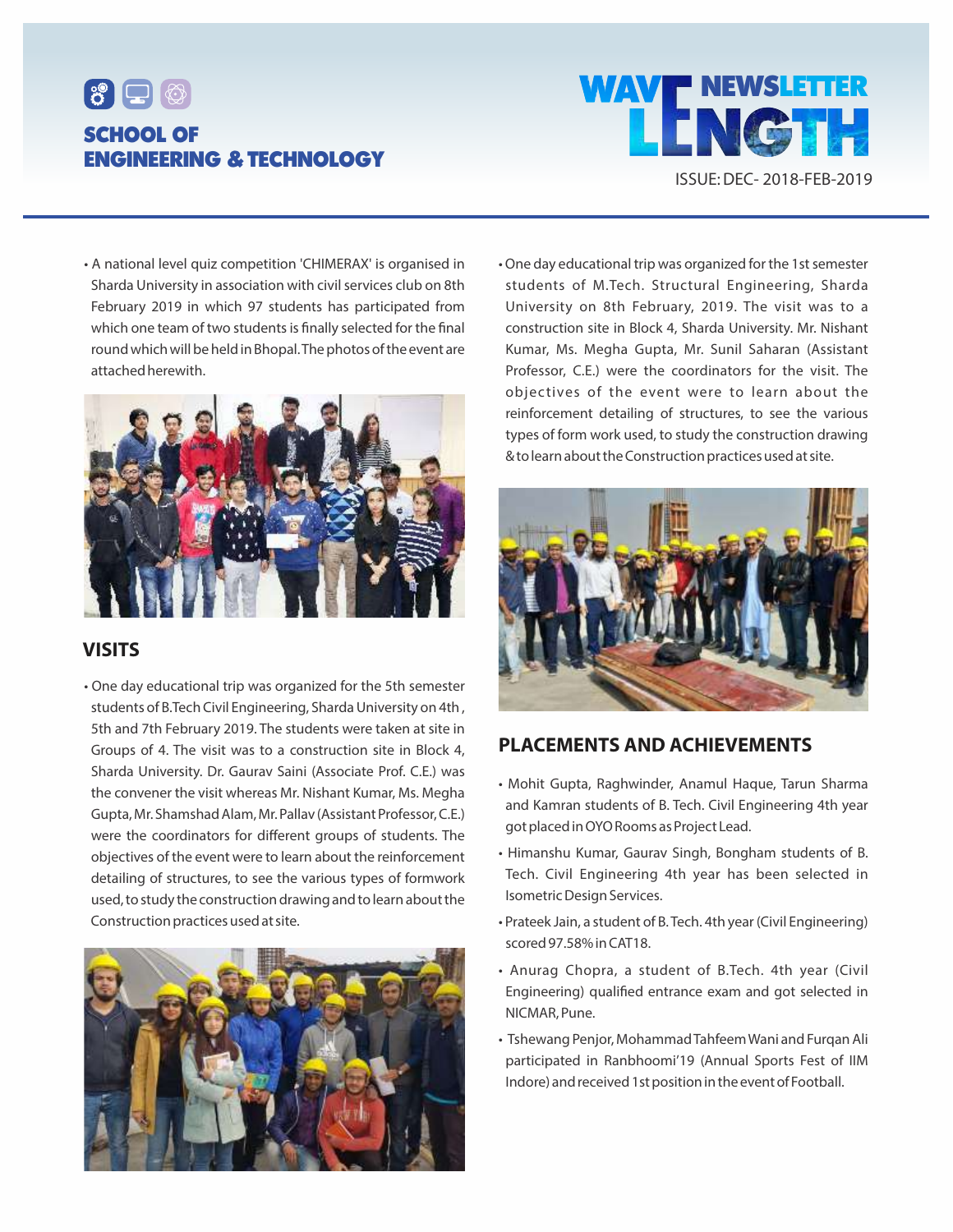



## **ALL COMPUTER SCIENCE AND ENGINEERING**

### **WORKSHOP**

- Department of Computer Science and Engineering, SET has organized a Workshop on IoT & BIG DATA by Dr. Anil Maheshwari on 17th January, 2019 for the students of 2nd year and 3rd year. The main objective of this event is to make students aware about various technologies and trends and to clear their fundamentals.
- Department of Computer Science and Engineering (SET) has organized Two Days Hands-On/Workshop on "Web Development in AWS"on 18th and 19th Feb, 2019. **Coordinator:** Mr. Sushant Jhingran Chief Guest: Mr. Sachin (AWS Certified)





### **SEMINAR**

• A one-day seminar on Self-Defense for female students was organized by Women Security Empowerment cell of UP Police on 30th November, 2019. 58 Students from 3rd Year participated in this event with the motto of providing the Self-Defense training to female students.



### **INDUSTRIAL VISIT**

• B.Tech. 3rd Year Students of Department Computer Science have gone for an industry visit as an education tour to IBM Data Centre, Bangalore from 4th-6th February, 2019.

The objective of the event is to develop student's personality and make them Industry ready and to make them aware of current technologies and trends.

In this event, 3 students from Sharda University have won the competition among 600 students.

**Winners:** Mr. Faizan Akhtar, Mr. Ashutosh & Mr. Jacob A. Ajala.

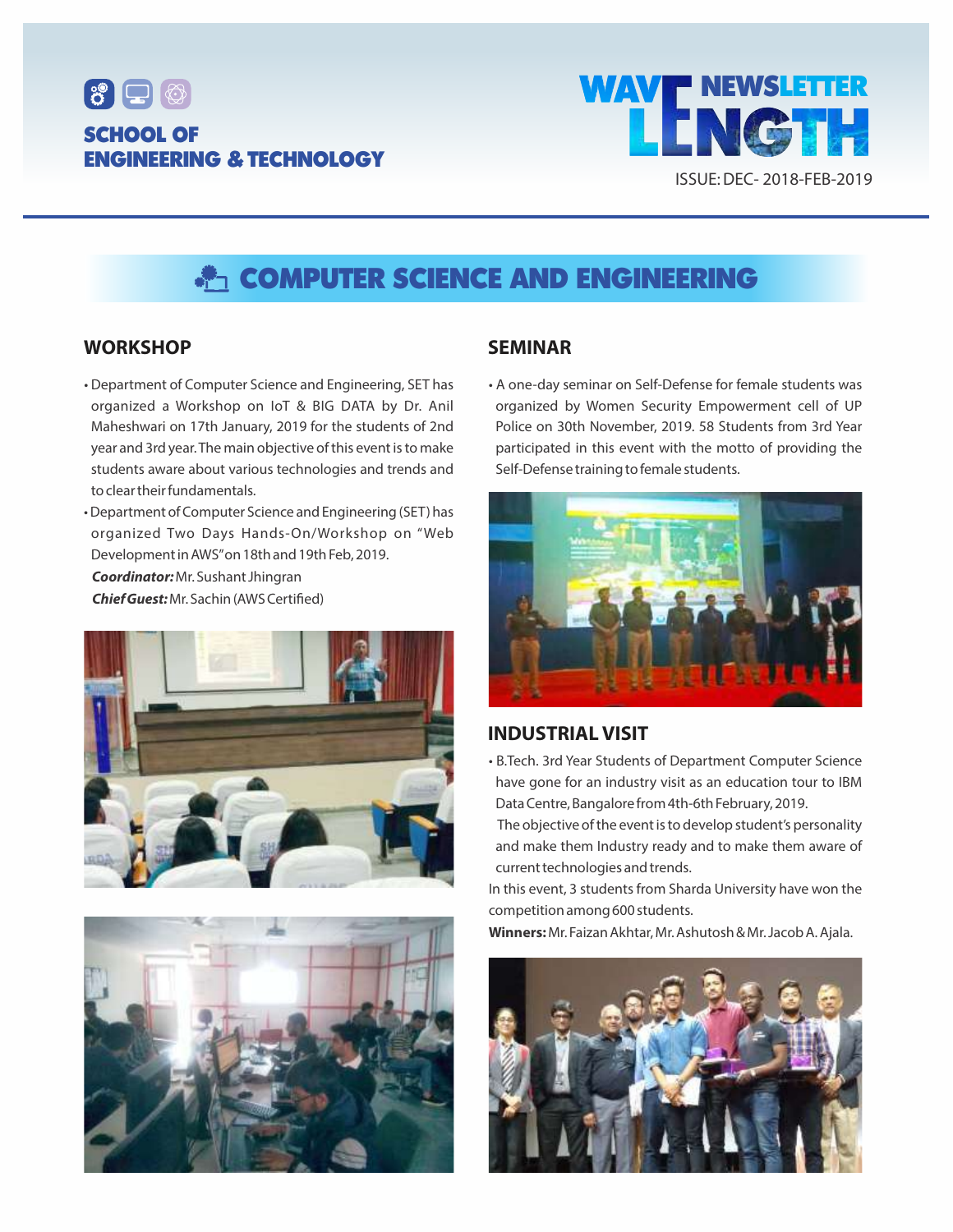



### **FDP**

Department of Computer Science & Engineering has organized the "Faculty Development Programme/T3" on Introduction to Cloud & Internet of Things on December 27th, 2018 , December 29th, 2018.

#### **Convener Details:**

Prof. (Dr) Parma Nand, Dean SET Prof. (Dr) Nitin Rakesh, HOD-CSE **Co-Cordinator:** Ms. Sanika Singh

#### **Speakers:**

- Mr. Arun-3 years of experience as Application Engineer in Internet of Things and Wireless Sensor Networks at Nihon Communication Solutions Pvt. Ltd., Bangalore
- Mr. Prabhat Padhya-Expert in Cloud Computing.



Department of Computer Science & Engineering, SET has organized the "Faculty Development Programme/T3" on Introduction to Business Analytics on February 15th, 2019- February 17th, 2019.

#### **Convener Details:**

- Prof. (Dr) Parma Nand, Dean SET
- Prof. (Dr) Nitin Rakesh, HOD-CSE

### **Co-ordinator:**

• Ms. Sanika Singh (Asst. Prof.)CSE,SET

#### **Speakers:**

- Mr. Puneet
- Ramnath Shanbhag

### **MOOC**

- Ms. Nishu Singh has completed 5 months Deep Learning Specialization course from Coursera.
- Ms. Anamika Mitra has completed 5 months Deep Learning Specialization course from Coursers.

### **HIGHLIGHTS**

• Mr. Faizan Akhtar student of IBM 3rd year has been appointed as Google Developer Student Club Lead (DSC-lead) for Sharda University on 25th january, 2019 for the session 2019-2020.



He will be getting training from Google Developers & Trainers

and will create a Developer community in Sharda University.

### **PLACEMENT NEWS**

- Ms. Avni Mittal and Mr. Akarsh Prasad of B.Tech. final year students are placed in IFS.
- Mr. Shashank Kuliyal of B.Tech. final year student is placed in Info Edge.
- Mr. Shubham Jain od B.Tech. final year student is placed in Tech Sci.
- Ms. Shivangi Singh, Ms. Manvi Garkoti, Mr. Aditya Adarsh of final year students are placed in Efkon.
- Nine students of B.Tech final year are placed in Wipro.
- Ms. Sweta Suman from B. Tech. final year has been selected in "Travel Bautique".
- Mr. Roushan Kumar Jha from B.Tech. final year has been placed in "Kelly Services.
- B.Tech. 4th year students Mr. Deepak Singh and Mr. Aditya Kumar Malik are selected in United Health Group.
- Mr. Atul Kumar B. Tech. final year student has been placed in "NameKart".

### **PRESENTATION**

Pre-Ph.D departmental presentation was done on 19th-December, 2018 of Ms. Jaya Sinha on the topic "Agent Based Runtime Software Evolution".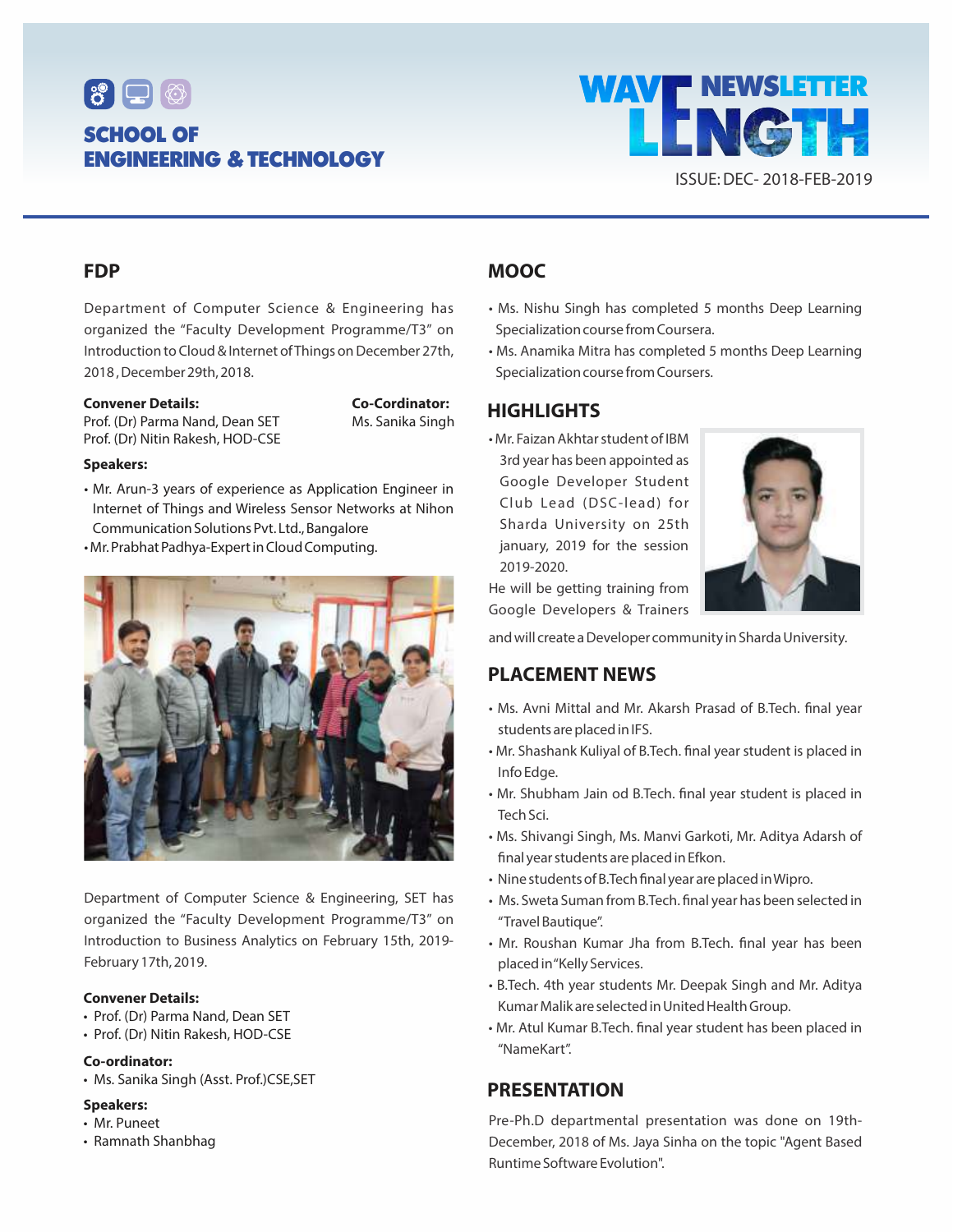



## **ELECTRONICS & COMMUNICATION** ENG. , ELECTRICAL & ELECTRONICS ENG.

- The Electrical & Electronics Engineering Dept. put its Embedded systems and Robotics lab projects stall at City Park, Greater Noida on Carnival 2019 of Greater Noida Authority - January 25th-27th, 2019
- Two students groups have participated in Techovation Hackathon Carnival 2019 of Greater Noida Authority and won Cash Prize on January 27th, 2019.
- The second year EEE students Group of Saket Agrwal , Nitesh Kumar Jaiswal, Bikesh kumar Singh won Rs. 20,000/-
- The third year EEE students Group of Ashish Kumar Tripathi, saurav Singha Chaudhari and Ikul Kamanda Steve won Rs. 10,000/-
- The Electrical & Electronics Engineering Dept. organized 12 hours workshop "Basic Electronics Projects" for first year students from January 21st to February 1st, 2019. Coordinator: K. Yajachitra and C. Mohan.
- The EEE Dept Organized a Industry Interaction meet for EEE, ECE and ME dept. faculty members on Feb 16th, 2019.
- Assistant Professor K. Jayachitra had attended following workshops.
	- Three days workshop on IoT 27.12.18 29.12.18
- Workshop on Internet of things & Big Data by Prof Anil Maheswari on 17.1.19
- Workshop on "How to plan, write and submit project proposals " on 31.1.19
- Associate Professor Dr. Pallavi Gupta along with Phd scholars went to Zamia Milia University to visit Bio Instrumentation Lab on 15/1/19
- Associate Professor Dr. Pallavi Gupta & passout student Mr. Ajay Kumar have started a series of Workshop on "UAV-Mystery Unfolded-Part1". The first was conducted on 18th January, 2019.
- Associate Professor Dr. Pallavi gupta and Dr. Rashmi Priyadarshini attended a workshop on "How to Plan, Write and Submit Project Proposals" on 31/1/19 conducted by RTDC, SU







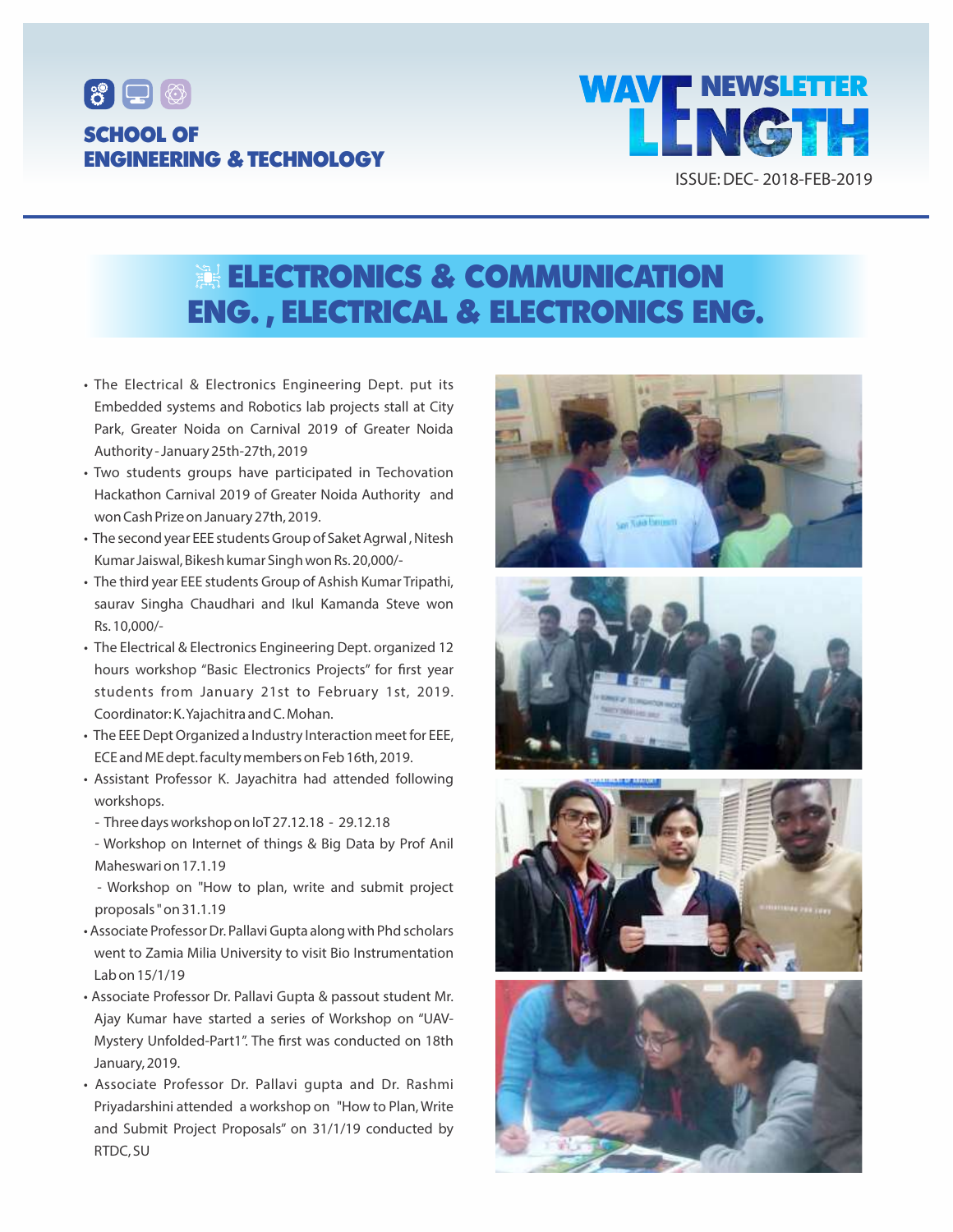



### **PLACEMENT NEWS**



Final year M.Tech. Student of EEE (I&A) School of Engineering Technology has been placed in **C & S Electric.**



Final year B.Tech. student **M s . S w e t a L o h n i** o f Electronics & Communication Engineering Department, School of Engineering and Technology has been selec ted in **"Broadcom Limited"** campus drive.

- Final year students Final year students Pragati Shikha and Aditya Goel of Electrical & Electronics Engineering department, School of Engineering and Technology has placed in Capital Via campus drive.
- Final year B.Tech. students Vinayak Triguna Pandey, Priyanka Rana and Sakshi Singh of Electronics and Communication Engineering department, School of Engineering & Technology has been selected in Consultadd (NIET pool) campus drive.
- Final year B.Tech. students Malay Pandey and Sushil Raj of Electronics and Communication Engineering department, School of Engineering and Technology has been selected in Industry Buying/EMTEX campus drive.
- Final year B.Tech. student Dhananjay Katiyar of Electronics and Communication Engineering department, School of Engineering and Technology has been selected in Industry Legero Lighting India Pvt. Ltd

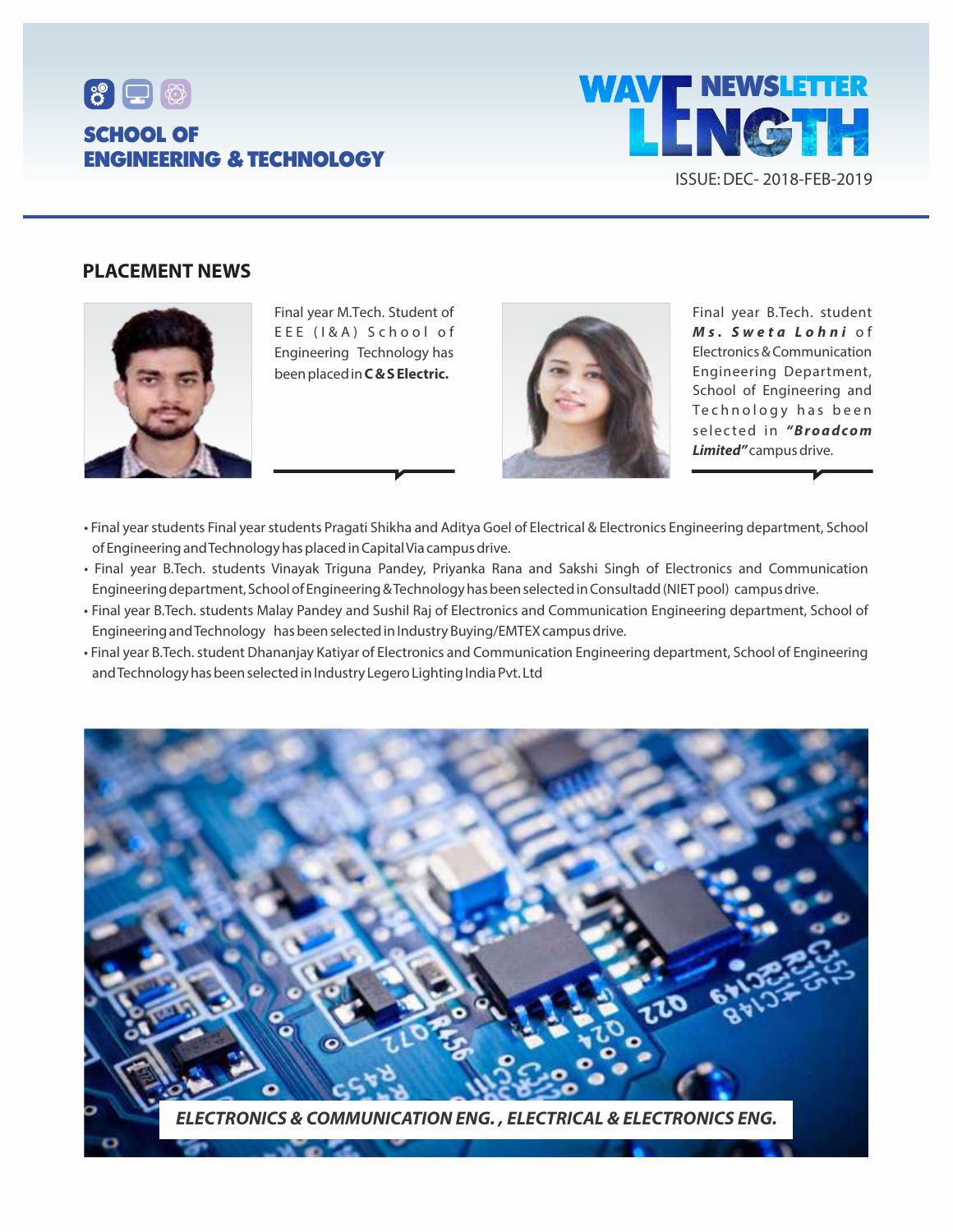



## **EXAMPLE AUTOMOBILE ENGINEERING**

### **PLACEMENT NEWS**

Six studentsof Mechanical engineering department i.e Mr. Prince Kumar, Mr. Shubham Sharma, Mr. Abhishek Ashiwani Mishra, Mr. Shaheer Hasan Khan, Mr. Vikash Kumar and Mr. Mrigeshwar Kumar were placed as Graduate Engineer Trainee (GET) at Anjani Technoplast Ltd. The department wishes all of them a happy career and bright future.



### **INDUSTRIAL VISITS**

1: The students of second Year Mechanical Engineering, School of Engineering & Technology (SET) went for an Industrial Visit to Air Flow Pvt. Ltd. Greater Noida on 11th January, 2019 along with the following faculties:

• Akanksha Mishra, • SaigeetaPriyadarshini

At AIRFLOW, these 4 decades of existence have been an endless process of attaining 'Success' with enhancing capabilities, consolidating commitment and cementing faith in quality and innovation. Right from the inception in 1973, we have been leaders in manufacturing, Exporting and importing Air Ventilation Products, Air Terminal Products, Air Distribution Products through this long duration of time. The way we're empowering our product line and winning laurels from our clients world over by continuously improving upon our existing set of skills, technology, & range, we are poised to set more and more landmarks globally in the future.





**Industrial Visit to Air Flow Pvt. Ltd.**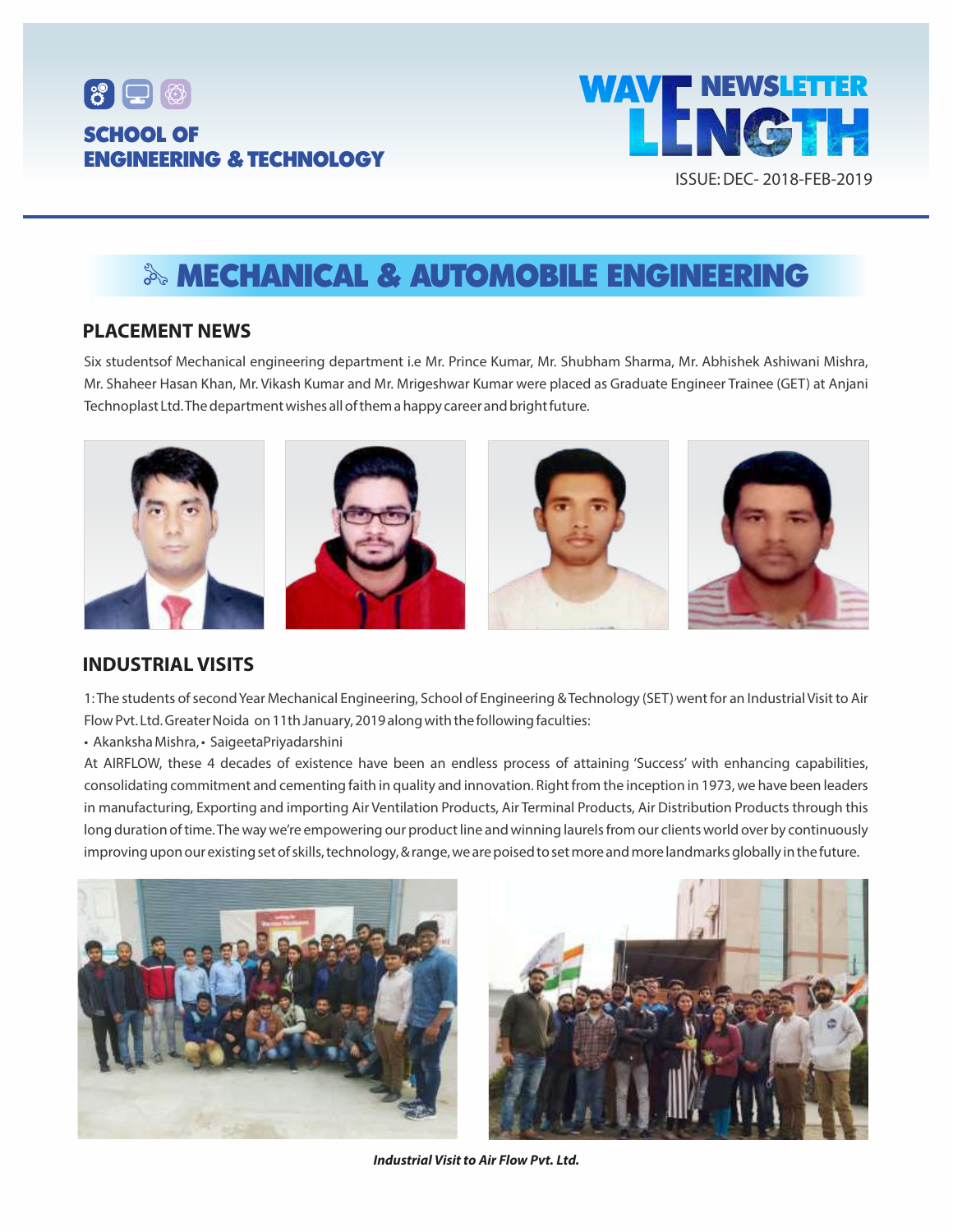



2: The students of second Year Mechanical Engineering, School of Engineering & Technology (SET) went for an Industrial Visit to CHW Forge, Ghaziabad on 11th January, 2019 along with the following Faculties:

- Akanksha Mishra
- Saigeeta Priyadarshini

CHW Forge, formerly known as Chaudhry Hammer Works, established in 1956 as South Asia's finest forging companies known for its renowned quality and on time delivery. It is one of the India's leading manufacturer of high-quality standard and customized forgings of Alloy steel, Stainless steel, Super duplex steel, Aluminum, and Titanium steel forgings. CHW Forge products are widely recognized as the mark of quality in sectors like Aerospace, Defense, Oil & Gas, Heavy Industrial Equipment, Mining, Nuclear, Infrastructure, Power Generation, Ship Building, Education & Research and Gears. Hence our students have an opportunity to see and learn various Mechanical Engineering processes involved in manufacturing these components during this visit. **Industrial Visit to CHW Forge, Ghaziabad** 

3: The Greater Noida Industrial Development Authority organized the event four day winter carnival, scheduled from 25 January to 28 January. The annual event, with "SMART and HAPPY GREATER NOIDA"theme, included cultural programs, hackaton and science fair. In Science fair, three colleges i.e Sharda University, Shiv Nadar College and IIMT participated at City Park Greater Noida. Every college displayed attractive working models, charts. SET (Mechanical, Electronics and Biotech) and SBSR (Agriculture) presented their alluring projects on behalf of Sharda University. The departments displayed more than three exclusive projects. Greater Noida authority appreciated our remarkable participation. During the event huge gathering of the people showed their interest and appreciated the new concept of technology which is included in working projects like Solar Electrical Vehicle, DivyaShakti, Laser Gun counter and many more.

The students and the departmental support was provided for the event.





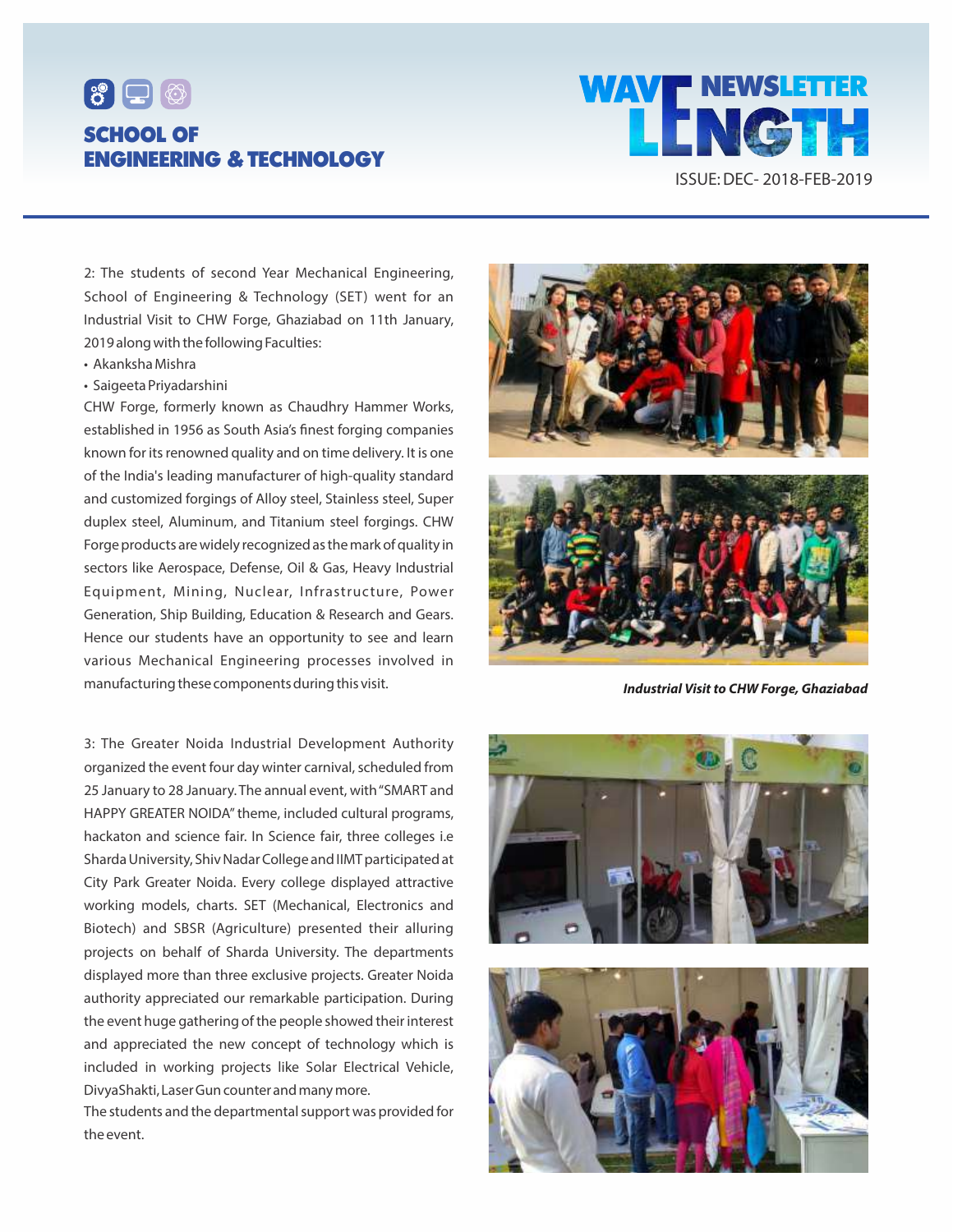



4: Students of Mechanical Engineering (Team Tornadoes) participated in BAJA SAE (Ropar) and ESI (PUNE). The final round of these event held on Ropar and Pune on 15th -19th Feb, 2019 and 6th-9th March, 2019. BAJA SAE INDIA and ESI are a national level competition held in two phases, first phase is virtual round where the participants has to present design specification of the ALL TERRAIN VEHICLE (ATV) and in final round competition, the students are required to fabricate ATV all by themselves and ultimately the vehicle is made to race in given conditions against other competing vehicles made by other participating Institutes. The department of Mechanical Engineering feels proud that that our team has fabricated the vehicle & prepared for final round which is held on given date.

### **GUEST LECTURES**

Department of Mechanical Engineering, School of Engineering & Technology has organized a Guest lecture on sustainable manufacturing: The Future, for the students and faculty members of Mechanical Engineering. Prof. Mark Jolly, Professor of Sustainable Manufacturing, Sustainable Manufacturing Systems Centre, Cranfield University, UK delivered the lecture on 13th February, 2019.

**Objective of the event:** To apprise students with the recent trends in Sustainable Manufacturing. It will be helpful for them to understand the applications & recent developments of sustainable manufacturing.

**Convener:**Dr. Bhim Singh (Head, Mechanical Engg. Dept.) **Co-Ordinator:** Ms. Akanksha Mishra (Assistant Professor, Mechanical Engg. Dept.)



**Students of Mechanical Engineering (Team Tornadoes) participation in BAJA SAE (Ropar) and ESI (PUNE)**



**Guest lecture on sustainable manufacturing by Prof. Mark Jolly on 13th Feb 2019**



**Guest lecture on sustainable manufacturing by Prof. Mark Jolly on 13th Feb 2019**



**Guest lecture on sustainable manufacturing by Prof. Mark Jolly on 13th Feb, 2019**